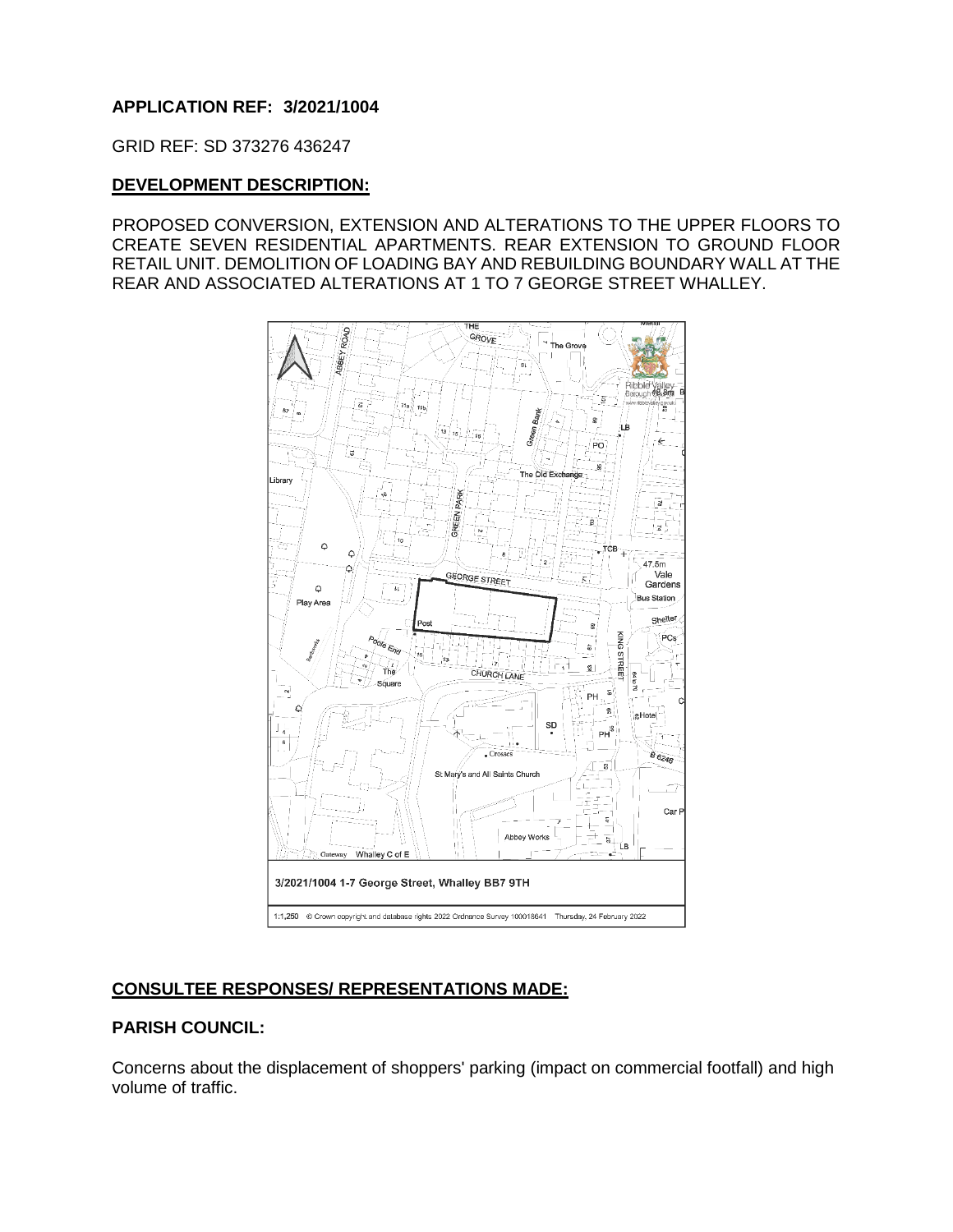# **LCC HIGHWAYS:**

No objection subject to conditions (provision of secure cycle stores).

### **HISTORIC ENGLAND:**

Do not wish to offer any comments. Suggest seeking the views of the RVBC specialist conservation and archaeological advisers.

## **ADDITIONAL REPRESENTATIONS:**

Three letters of objection received which make the following points:

- Concerns as to parking and deliveries (including exacerbation of illegal parking);
- New lighting within c.12m of rear of Church Lane properties;
- Rear windows and balconies overlook the rear of nos. 5-12 Church Lane:
- Access at rear no obstruction for residents of Church Lane, waste removal and emergency vehicles and pre-requirement to survey the drain capacity.
- One letter received which requests that proposed solar panel installation be secured by condition.
- "The Ward member has called-in the application for the following reasons: high level of public interest and unique proposal to create high level residential apartments.

## 1. **Site Description and Surrounding Area**

- 1.1 Nos. 1 to 7 George Street Whalley is an imposing brick building prominently sited within Whalley Conservation Area and the setting of listed buildings. It was constructed in the early C20 (with the establishment of George Street) as the premises of the Billington and Whalley Cooperative Society.
- 1.2 The building included a first-floor cinema and was latterly occupied by the Maureen Cookson department store. It is now within commercial use.

### 2. **Proposed Development for which consent is sought**

2.1 Planning permission is sought for the conversion, extension, and alteration of the upper floors (including Mezzanine floor installation within the former cinema space) to create seven residential apartments. A rear extension to ground floor retail unit, demolition of the historic loading bay and rebuilding of part of the rear wall is also proposed.

### 3. **Relevant Planning History**

3/2020/0509- Prior notification of change of use from ground floor shop (use class A1) to cafe/coffee shop (A3) for three years. Permission not required 07/09/2020.

3/2018/1137- Proposed change of use of first floor of former Maureen Cookson building from Retail (A1) to Restaurant (A3). PP granted 15/03/2019.

3/2018/0953 - Proposed change of use of part of former Maureen Cookson building from A1 to A3/A4 for flexible planning use. Withdrawn.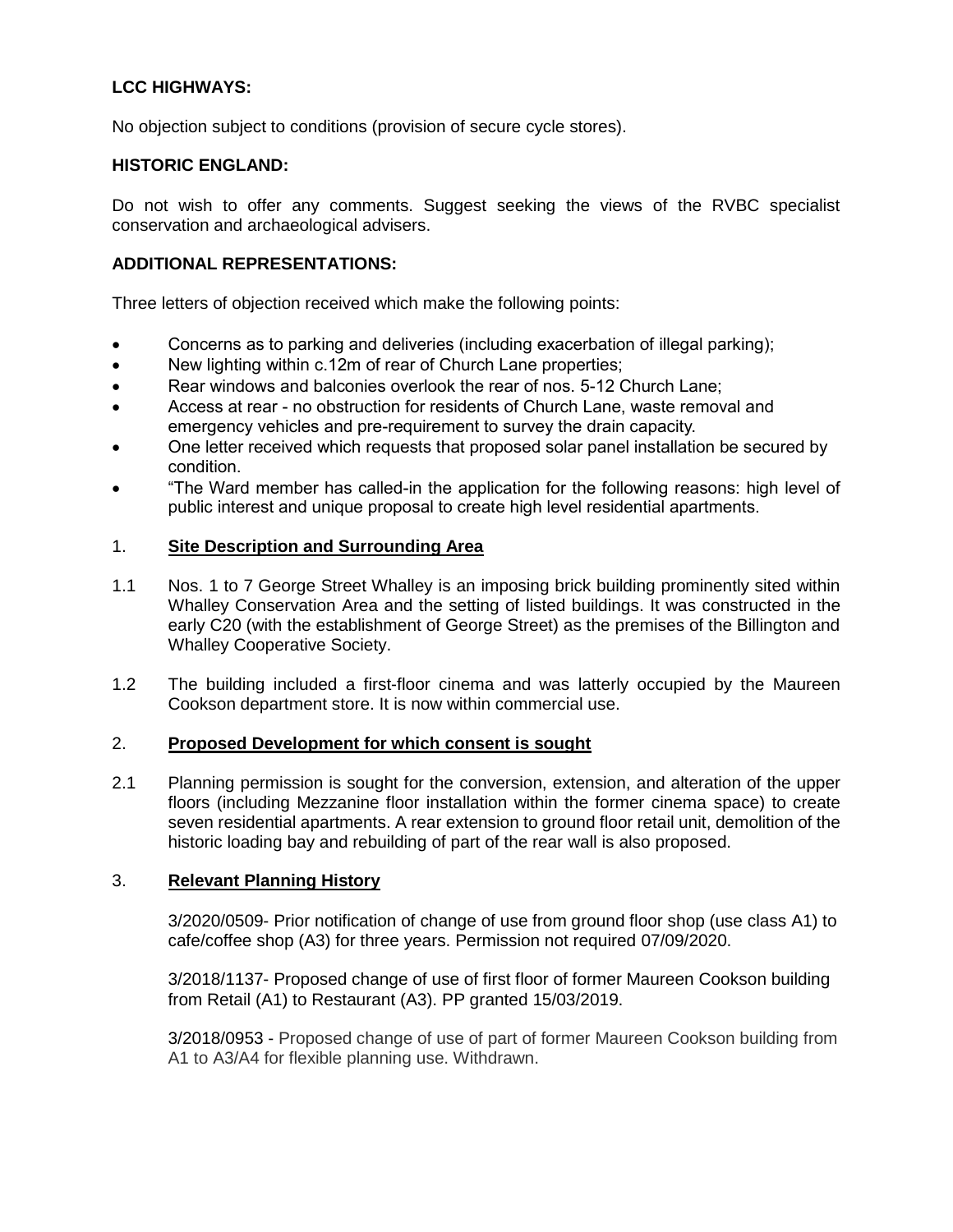3/2012/0535- Proposed change of use from retail (A1) to mixed use classes A1 and A3 providing; kitchen store, coffee bar/lounge area/cafe/deli sales. PP granted 30/07/2012.

3/2009/0956- Alteration to the existing premises to relocate 'Cookies' licensed cafe from the first to the ground floor - change of use from class A1 to A4. PP granted 15/01/2010.

### 4. **Relevant Policies**

Ribble Valley Core Strategy

Key Statement DS1 – Development Strategy Key Statement EC1 – Business and Employment Development Key Statement EC2: Development of Retail, Shops and Community Facilities and **Services** Key Statement EN5 – Heritage Assets Key Statement H1 – Housing Provision Key Statement H2 – Housing Balance Key Statement EC3: Visitor Economy Key Statement DMI2 – Transport Considerations Policy DMG1 – General Considerations Policy DMG2 – Strategic Considerations Policy DMG3 – Transport & Mobility Policy DME4 – Protecting Heritage Assets Policy DMB1 – Supporting Business Growth and the Local Economy Policy DMR3 – Shopping I Longridge and Whalley Policy DME3 – Site and Species Protection and Conservation

Planning (Listed Buildings and Conservation Areas) Act 1990 -'Preservation' in the duties at section 16, 66 and 72 of the Act means "doing no harm to" (*South Lakeland DC v. Secretary of State for the Environment* [1992]).

Whalley Conservation Area Appraisal

National Planning Policy Framework (NPPF) National Planning Practice Guidance (NPPG)

### 5. **Assessment of Proposed Development**

## 5.1 Impact upon the character and appearance of Whalley Conservation Area and the setting of listed buildings:

5.1.1 The Whalley Conservation Area Appraisal identifies the historic building and its visual relationship with adjoining buildings to be significant for the following reasons:

*"A number of the larger, more prestigious buildings in Whalley act as focal points in views: St Mary and All Saints Church is the most important one … The Maureen Cookson Department Store is a very dominant building, especially when viewed along George Street" (Spaces and views; both buildings identified as Focal Buildings on the Townscape Appraisal map);*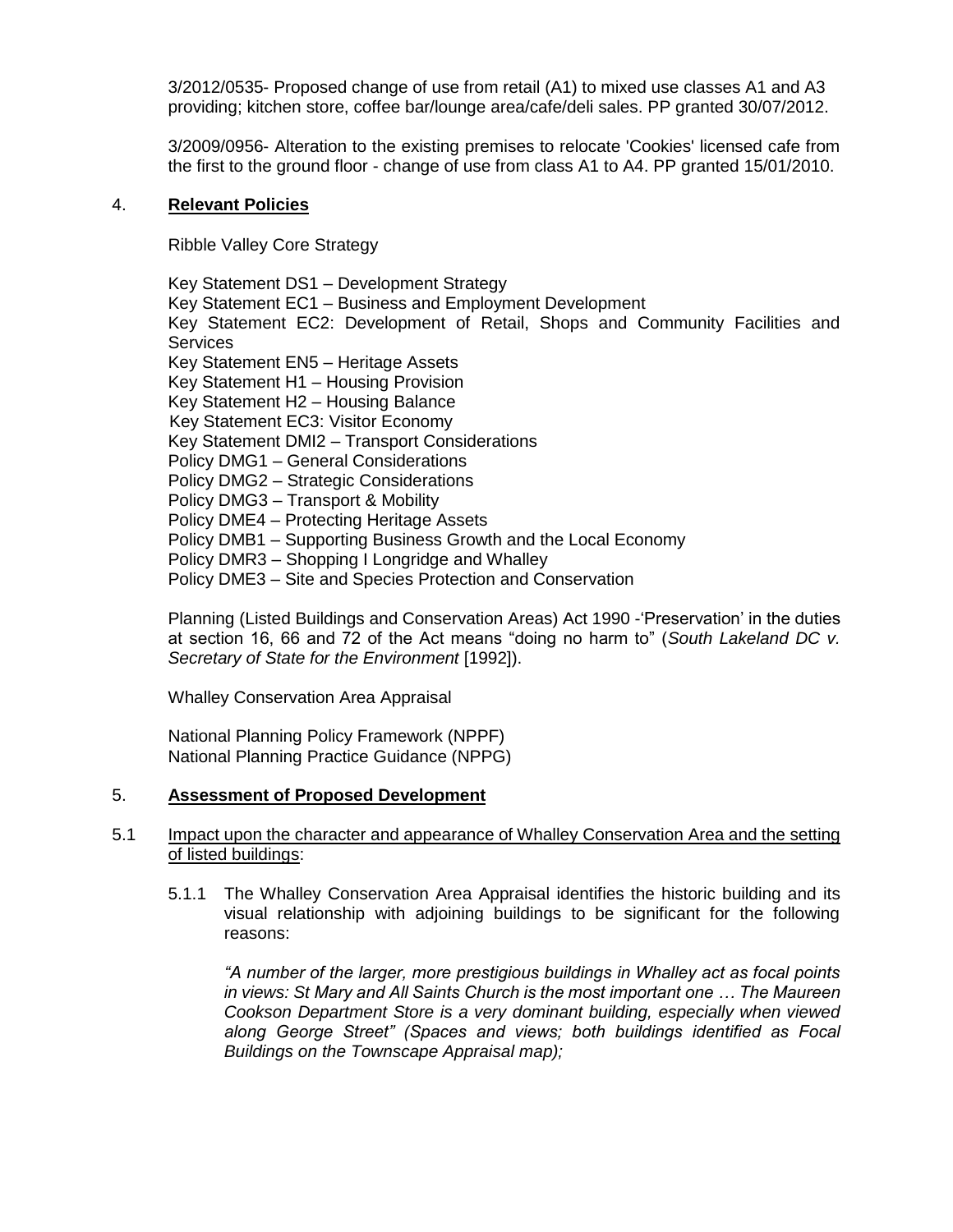*An Important View from George Street (at the east gable of the site) towards Church Lane and the Church of St Mary and All Saints (Townscape Appraisal map);*

*The adjacent nos 63, 69 and 71-77 King Street, 1-10 Church lane and the site to*  be Buildings of Townscape Merit ("considered to be good relatively unaltered *examples, of their type. The survival of original materials and details, and the basic, historic form of the building, is important") making a positive contribution to the character and appearance of the conservation area;*

*"Whalley is notable for the following townscape features … 14th century parish church of St Mary and All Saints … 17th, 18th and mainly 19th century buildings along King Street and Church Lane" (General character and plan form);*

*"Most of the historic buildings in the conservation area were built as houses, often in a terrace form. The majority of these buildings date to the 19th century and good groups of both listed and unlisted buildings can be seen along Church Lane and facing King Street" (Architectural qualities);*

*The site is within the immediate setting of the Church of Mary and All Saints (Grade I listed). There is an important and interesting inter-visual relationship between the site and the church's C15 tower.*

*The site is also within the immediate setting of Grade II listed late Georgian, mid C19 and C17 houses at '10-13 Church Lane', '14 and 15 Church Lane', '16 Church Lane', '1,2 and 3 Poole End', 'Poole House' and '2,3 and 4 The Square' (all Grade II listed) which adjoin the site to the south and south-west.*

- 5.1.2 The proposed external alterations are conspicuous (particularly alterations to roof and upper storey), incongruous and unsympathetic to the above significance.
- 5.1.3 The submitted Heritage Statement identifies the significance of the building's neobaroque style (7.1). A pair of towers at the north elevation extend to the roof as turrets and form a particularly important architectural component. Otherwise, the largely hipped roof appears intentionally plain and restrained, focusing attention on the floors below characterized by regular and vertically emphasised window openings.
- 5.1.4 However, the proposed extensively glazed and prominent north roof slope dormer is horizontally emphasized and discordant in respect to this intentional verticality. The proposed south elevation extensions (facing the listed and historic buildings on Church Row and St Mary and All Saints church) extend to the roof ridge, are extensively glazed (reflective by day and lit-up at night) and are conspicuous, incongruous, and discordant. Architectural intentions are further compromised by the proposed installation of conspicuous, incongruous, and discordant roof lights and solar panel arrays to the north, south, east and west roof slopes.
- 5.1.5 The very extensive roof alterations to one of Whalley's tallest buildings is harmful to the setting of the adjoining listed buildings including appreciation of the church tower.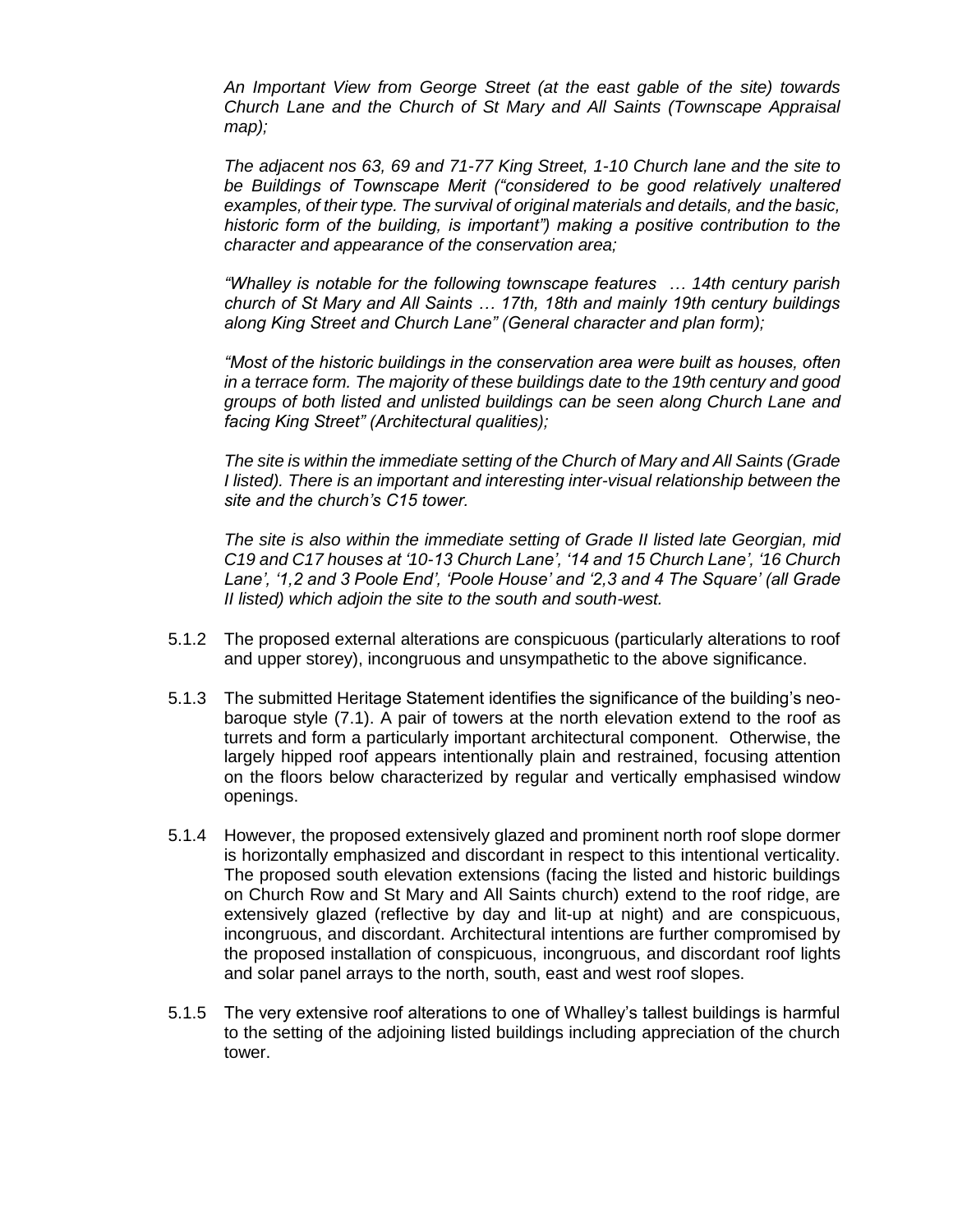- 5.1.6 'Making changes to heritage assets' (Historic England, 2016) identifies that roof lights and dormers are quite likely to adversely affect a building's significance (paragraph 48) and it is not good practice for new work to dominate the original asset or its setting in either scale, material or as a result of its siting (paragraph 41).
- 5.1.7 The building is distinguished by its use of brickwork with ashlar stone dressings (a recent rendered extension detracts in this respect). The proposed extensive use of render at the south elevation (facing the listed and historic buildings on Church Row) further complicates the palette of materials and detracts from the integrity of the building and its carefully considered form and detailing.
- 5.1.8 South elevation (facing the listed and historic buildings on Church Row) 'Queen Anne' historic windows are proposed for remodelling into doorways onto a terrace. Whilst no materials details of replacement openings have been submitted this treatment is harmful to the carefully considered form and detailing of the building. 'Making changes' identifies that doors and windows are frequently key to the significance of a building (paragraph 15).
- 5.1.9 The existing south elevation incorporates the building's historic timber framed loading bay with historic stone-setted surface. It is proposed to construct a flatroofed extension in this space. The form of this extension is unsympathetic to the building's architectural style and its location with loss of loading bay is harmful to the understanding of building function and historic development.
- 5.1.10 Therefore, the proposals are harmful to the character and appearance of Whalley Conservation Area and the setting adjacent listed buildings.
- 5.1.11 Section 66 of the Planning (Listed Buildings and Conservation Areas) Act 1990 requires that in considering whether to grant planning permission for development which affects a listed building or its setting, the local planning authority shall have special regard to the desirability of preserving the building or its setting or any features of special architectural or historic interest which it possesses.
- 5.1.12 Section 72 of the Planning (Listed Buildings and Conservation Areas) Act 1990 requires that in the exercise, with respect to any buildings or other land in a conservation area, of any functions under or by virtue of the planning acts, special attention shall be paid to the desirability of preserving or enhancing the character or appearance of that area.
- 5.1.13 NPPF paragraph 199 requires that when considering the impact of a proposed development on the significance of a designated heritage asset, great weight should be given to the asset's conservation (and the more important the asset, the greater the weight should be). This is irrespective of whether any potential harm amounts to substantial harm, total loss or less than substantial harm to its significance
- 5.1.14 NPPF paragraph 200 requires that any harm to, or loss of, the significance of a designated heritage asset (from its alteration or destruction, or from development within its setting), should require clear and convincing justification.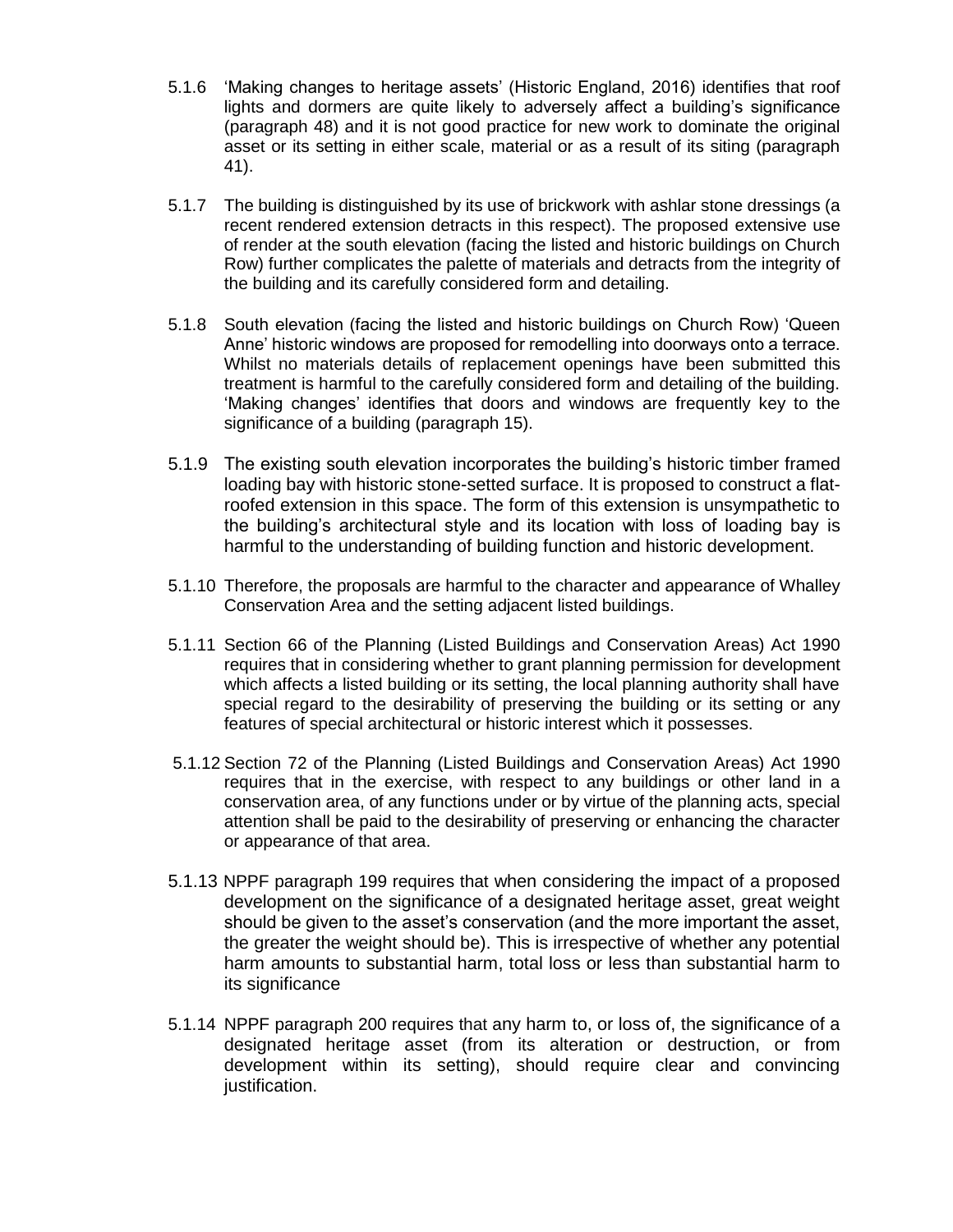- 5.1.15 The proposals are contrary to Ribble Valley Core Strategy Policy DME4. This states that in considering development proposals the council will make a presumption in favour of the conservation and enhancement of heritage assets and their settings. Alterations or extensions to listed buildings or buildings of local heritage interest, or development proposals on sites within their setting which cause harm to the significance of the heritage asset will not be supported. Proposals within a conservation area will be required to conserve and where appropriate enhance its character and appearance and those elements which contribute towards its significance. This should include considerations as to whether it conserves and enhances the special architectural and historic character of the area as set out in the relevant conservation area appraisal. Development which makes a positive contribution and conserves and enhances the character, appearance and significance of the area in terms of its location, scale, size, design and materials and existing buildings and structures will be supported.
- 5.1.16 Ribble Valley Core Strategy Policy DMG1 states that in determining planning applications, all development must: Design: 1. be of a high standard of building design which considers the 8 Building in Context Principles (from the CABE/English Heritage Building on Context Toolkit. 2. be sympathetic to existing and proposed land uses in terms of its size, intensity and nature as well as scale, massing, style, features and building materials. Environment … 3. all development must protect and enhance heritage assets and their settings.
- 5.1.17 The harm to Whalley Conservation Area (including the harm to two 'Focal Buildings' and the setting of listed buildings) is extensive affecting a significant part of the Sands, Whalley Abbey and Church Lane Character Area. NPPF paragraph 201 identifies of 'substantial harm' to designated heritage assets:

*Where a proposed development will lead to substantial harm to (or total loss of significance of) a designated heritage asset, local planning authorities should refuse consent, unless it can be demonstrated that the substantial harm or total loss is necessary to achieve substantial public benefits that outweigh that harm or loss, or all of the following apply:* 

- *a) the nature of the heritage asset prevents all reasonable uses of the site; and*
- *b) no viable use of the heritage asset itself can be found in the medium term through appropriate marketing that will enable its conservation; and*
- *c) conservation by grant-funding or some form of not for profit, charitable or public ownership is demonstrably not possible; and*
- *d) the harm or loss is outweighed by the benefit of bringing the site back into use.*
- 5.1.18 The proposal will provide seven new homes. This is a public benefit but not a substantial public benefit in respect to the provision of housing in the Borough's Development Strategy (Key Statement DS1) and mindful of the Borough's current five-year supply of housing land.
- 5.1.19 The building is in use at ground floor and part first floor. Planning permission was granted in 2019 (3/2018/1137) for the conversion of the majority of the upper floor to a restaurant and two A1 retail units (retaining the cinema space). Paragraph 7.11 of the submitted Planning Statement identifies that "the applicant however would now prefer to convert the upper floors of the building to residential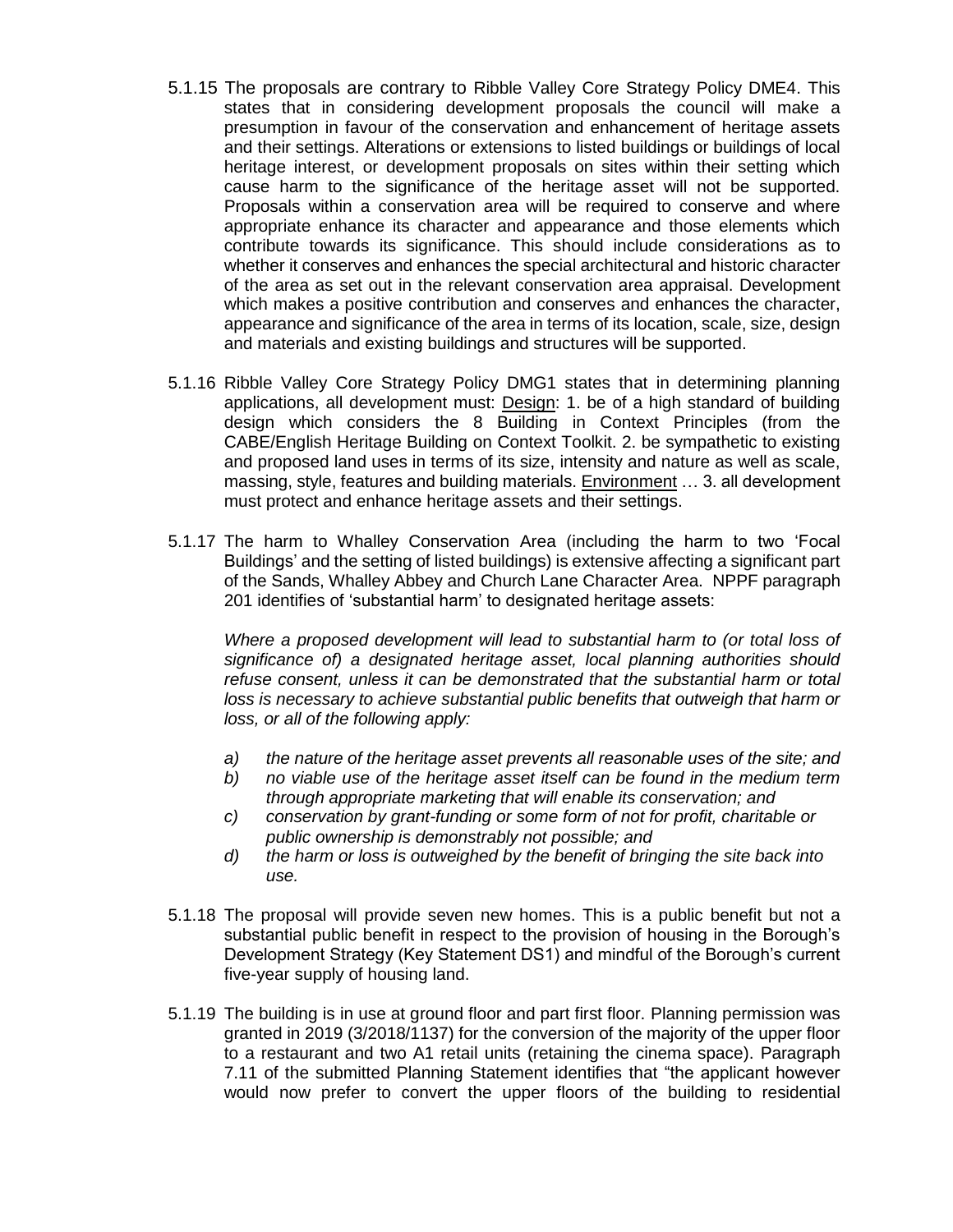accommodation in preference to the permission for the restaurant". This does not suggest (or meet the marketing test above) that alternative and less harmful uses have been explored. No information has been submitted to suggest that the building requires investment in repair works.

## 5.2 Impact upon Residential Amenity:

- 5.2.1 The proposals include elevated terraces and glazed stair wells which look down at height upon the rear elevations of the properties on Church Lane. The submitted cross-section drawings show distances between the new gables/forward edge of the proposed terraces and rear windows/property boundaries at Church Lane. In respect to the west gable/terrace, the distances to rear windows are 20m and 16m (gable) and 11m and 6.3m (boundary). In respect to the east gable/terrace, the distances to rear windows are 20.1 m and 16.2m (gable) and c.13m and c.9m (boundary). These distances do not meet the Council's standard spacing distances (21m window to window, 10m to garden boundaries, 12m window to gable) in a number of cases which will result in overlooking to the detriment of the neighbours' amenities.
- 5.2.2 This overlooking is significant and of harm to residential amenity. This is contrary to Ribble Valley Core Strategy Policy DMG1 which requires development to be sympathetic to existing and proposed land uses in terms of its nature, to provide adequate privacy distances and to not adversely affect the amenities of the surrounding area.
- 5.2.3 RVBC Environmental Health identify the need for an assessment of all significant noise sources. It is suggested that if predicted noise levels in the assessment are unacceptable, it may be necessary to refuse the application. At this stage insufficient information has been provided to adequately confirm that noise can be mitigated.
- 5.2.4 Local resident concerns as to lighting have been considered. However, concerns are not identified by RVBC Environmental Health.

# 5.3 Land use:

5.3.1 Ribble Valley Core Strategy Key Statement EC1 identifies that proposals that result in the loss of existing employment sites to other forms of development will need to demonstrate that there will be no adverse impact upon the local economy. Key Statement EC2 also identifies that development that supports and enhances the vibrancy, consumer choice and vitality and unique character of the area's important retail and service centre of Whalley will be supported in principle. Policy DMB1 identifies:

*Proposals for the development, redevelopment or conversion of sites with employment generating potential in the plan area for alternative uses will be assessed with regard to the following criteria:*

- *1. the provisions of Policy DMG1, and*
- *2. the compatibility of the proposal with other plan policies of the LDF, and*
- *3. the environmental benefits to be gained by the community, and*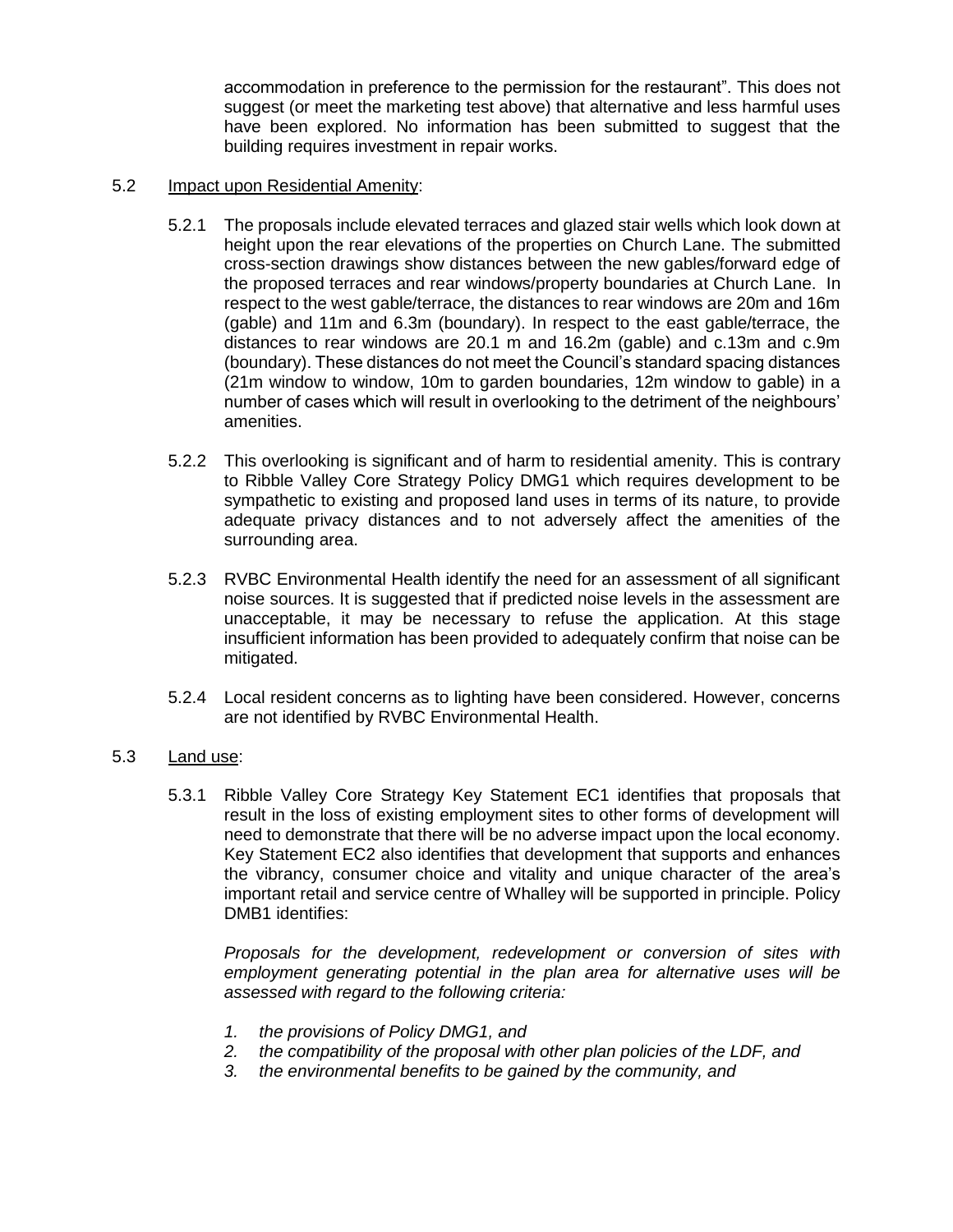- *4. the economic and social impact caused by loss of employment opportunities to the borough, and*
- *5. any attempts that have been made to secure an alternative employment generating use for the site (must be supported by evidence (such as property agents details including periods of marketing and response) that the property/ business has been marketed for business use for a minimum period of six months or information that demonstrates to the council's satisfaction that the current use is not viable for employment purposes.)*
- 5.3.2 Whilst the proposal includes some new commercial floorspace at ground floor no information has been submitted to assuage concerns in respect to the loss of commercial floorspace at first floor and the proposals are contrary to Key Statement EC1 and Policy DMB1.

### 5.4 Highway Safety and Accessibility:

5.4.1 The comments of local residents have been considered. However, the comments of LCC Highways identify an acceptable development subject to condition.

## 5.5 Ecology:

5.5.1 RVBC Countryside identify an acceptable development in respect to ecology issues.

## 6. **Observations/Consideration of Matters Raised/Conclusion**

6.1 Therefore, in giving considerable importance and weight to the duties at section 66 and 72 of the Planning (Listed Buildings and Conservation Areas) Act 1990 and in consideration to NPPF and Key Statement EN5, EC1 and EC2 and Policy DME4, DMG1 and DMB1 of the Ribble Valley Core Strategy it is recommended that planning permission be refused.

**RECOMMENDATION:** That the application be REFUSED for the following reasons:

- 1. The proposed external alterations are prominent, incongruous and conspicuous and have a harmful impact upon the character and appearance of Whalley Conservation Area and the setting of listed buildings. This is contrary to Ribble Valley Core Strategy Key Statement EN5 and Policy DME4 and DMG1.
- 2. The proposed development will result in overlooking of residential properties on Church Lane resulting in loss of amenity to the detriment of the neighbouring residents. This is contrary to Ribble Valley Core Strategy Policy DMG1.
- 3. The proposal will result in the loss of employment generating commercial floorspace. This is contrary to Ribble Valley Core Strategy Key Statement EC1 and Policy DMB1.
- 4. Insufficient information has been provided to:
	- Determine the existing noise climate including from existing commercial premises and from plant noise forming part of the development
	- Predict the noise climate in bedrooms (night-time) and other habitable rooms of the development (day-time)